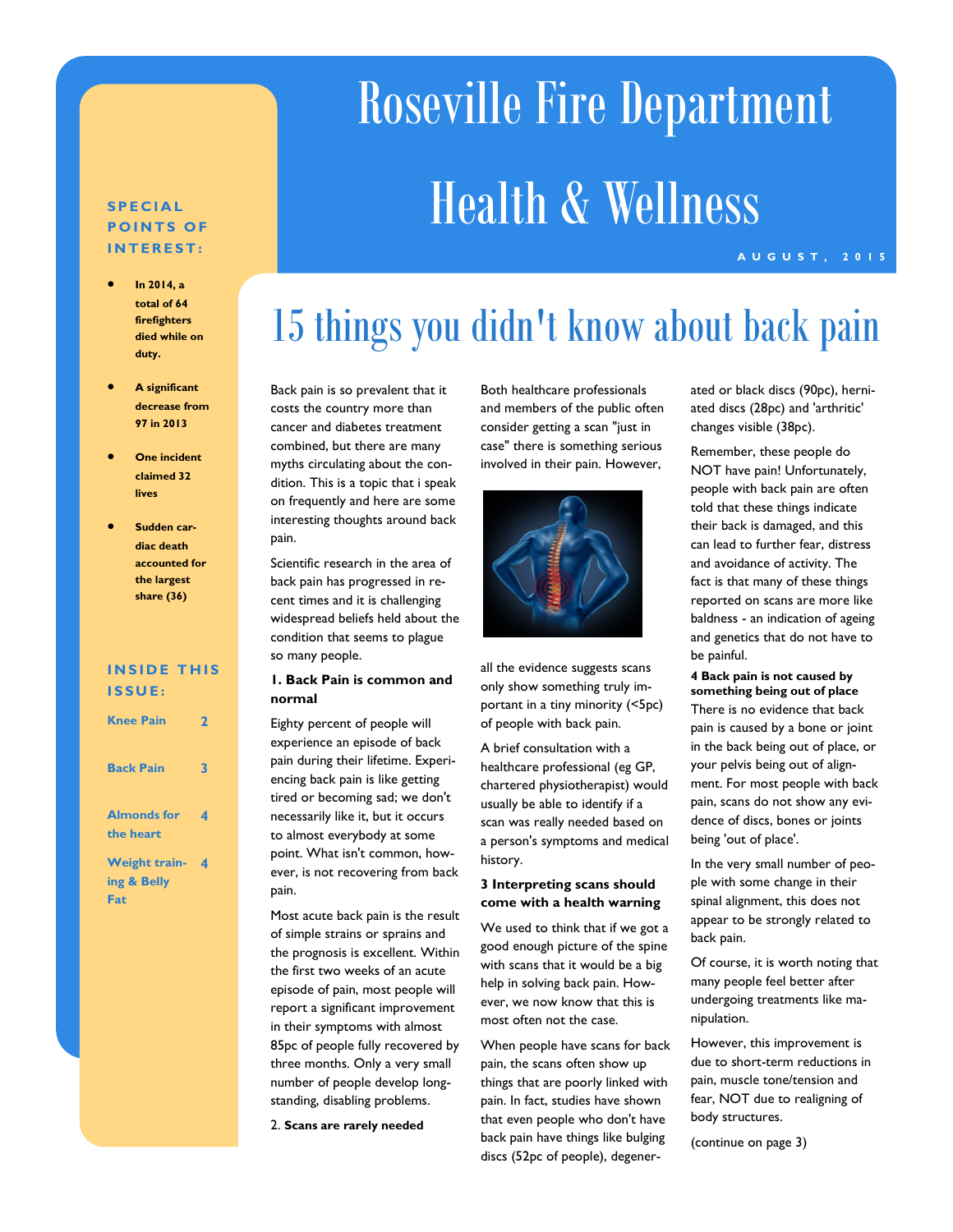#### **P A G E 2**



*"Non-surgical treatments have potential to provide the same, if not better, outcomes for patients, with less risk, "and certainly with less cost,"* 

It starts with pain in the knee, followed by swelling so intense that a patient may have trouble

A torn meniscus – the cartilage that cushions the knee joint  $-$  is a common knee injury in Canadians aged 45 to 65. But patients may be better off without the most common treatment: surgery.

bending or straightening the leg.

The benefits of knee meniscus surgery are meagre compared with the risks, according to an analysis published Tuesday in the medical journal BMJ. The review of 18 studies found that surgeryrelated complications, though rare, include deep vein thrombosis, infection or blockage of the main artery of the lung. Even in cases where surgery helps, the benefit is "markedly smaller than that seen from exercise therapy," the authors wrote.

For middle-aged Canadians, this popular surgery has become a default solution to painful wear and tear on the meniscus. Over the past seven years, however, study after study has shown that arthroscopic surgery, which involves small incisions and a tiny camera that helps the surgeon trim any ragged cartilage, is no better than a placebo.

Physiotherapists note that surgery does not treat the underlying causes of a damaged meniscus, which may include excess body weight and weak musculature around the knee joint. Expanding medical coverage to include physiotherapy would be a more effective strategy to treat agerelated knee pain, they argue.

Non-surgical treatments have potential to provide the same, if not better, outcomes for patients, with less risk, "and certainly with less cost," said Dr. Michael Hunt,

an associate professor of physical therapy at the University of B.C.

Report suggests knee meniscus surgery may be needless

Dr. Moin Khan, a research fellow in orthopedic surgery at McMaster University, agrees. He is the lead author of a 2014 study on arthroscopic surgery published in the Canadian Medical Association Journal. Khan and co-authors reviewed how a total of 805 participants in seven separate studies fared after receiving arthroscopic surgery, no surgery or a sham procedure, in which surgeons made an incision but did not trim any cartilage in the knee.

At the six-month and two-year mark the three patient groups showed no significant differences in their pain symptoms or ability to do everyday activities, such as walking or climbing stairs.

"Patients in non-operative groups did just as well, or better in some cases, as the operative group – and definitely at less risk," Khan said.

Asked why specialists continue to recommend arthroscopic surgery, Khan explained that studies casting doubt on the standard knee scope are relatively recent. "There is often a lag between research findings and changing widespread clinical practice."

Knee arthroscopy is day surgery that usually takes an hour or two. The surgery is normally performed with local anesthetic around the knee, or regional anesthetic, which numbs the patient from the waist down. The recovery period is about one to two weeks, followed by three to six weeks of physiotherapy to help restore the full range of motion and strengthen the muscles around the knee.

Physiotherapy treatment without surgery typically involves weekly sessions with a physical therapist in addition to exercises at home. Depending on the patient, exercises may target the quadriceps, hamstrings, calves, hips and pelvis muscles, with the aim to improve kneecap alignment and range of motion of the joints. Many patients have less knee pain after six to eight weeks, but physiotherapy treatment may take longer for others, especially those who need to shed excess body weight.

The lack of benefit with arthroscopic surgery may be due to the fact that many patients suffer from osteoarthritis, a degeneration of joint cartilage and the underlying bone, as well as a thinning and weakening of the meniscus. Even if a meniscal tear shows up on an MRI scan, it may not be the source of the patient's pain, Khan said. "Orthopedic surgeons are often challenged to determine the true cause of patients' symptoms: the meniscal tear, osteoarthritis or a combination of both."

Treatments for osteoarthritis are the same as non-surgical interventions for a damaged meniscus. They include weight loss and physiotherapy, often combined with antiinflammatory medications and cortisone injections to help reduce pain.

Keyhole surgery may help younger patients in their 20s and 30s with meniscal tears from acute sports injuries, according to a 2013 Finnish study. But older patients with knee pain should try alternative treatments for at least three months before considering surgery, Khan said.

Patients with time-worn knees may benefit from using custom orthotics in their footwear, Hunt said. Often, physiotherapists can help patients strengthen specific muscles to stabilize the knee joint, or adjust their movement patterns to reduce the load on the knee joint. "Exercise is the cornerstone treatment," he added.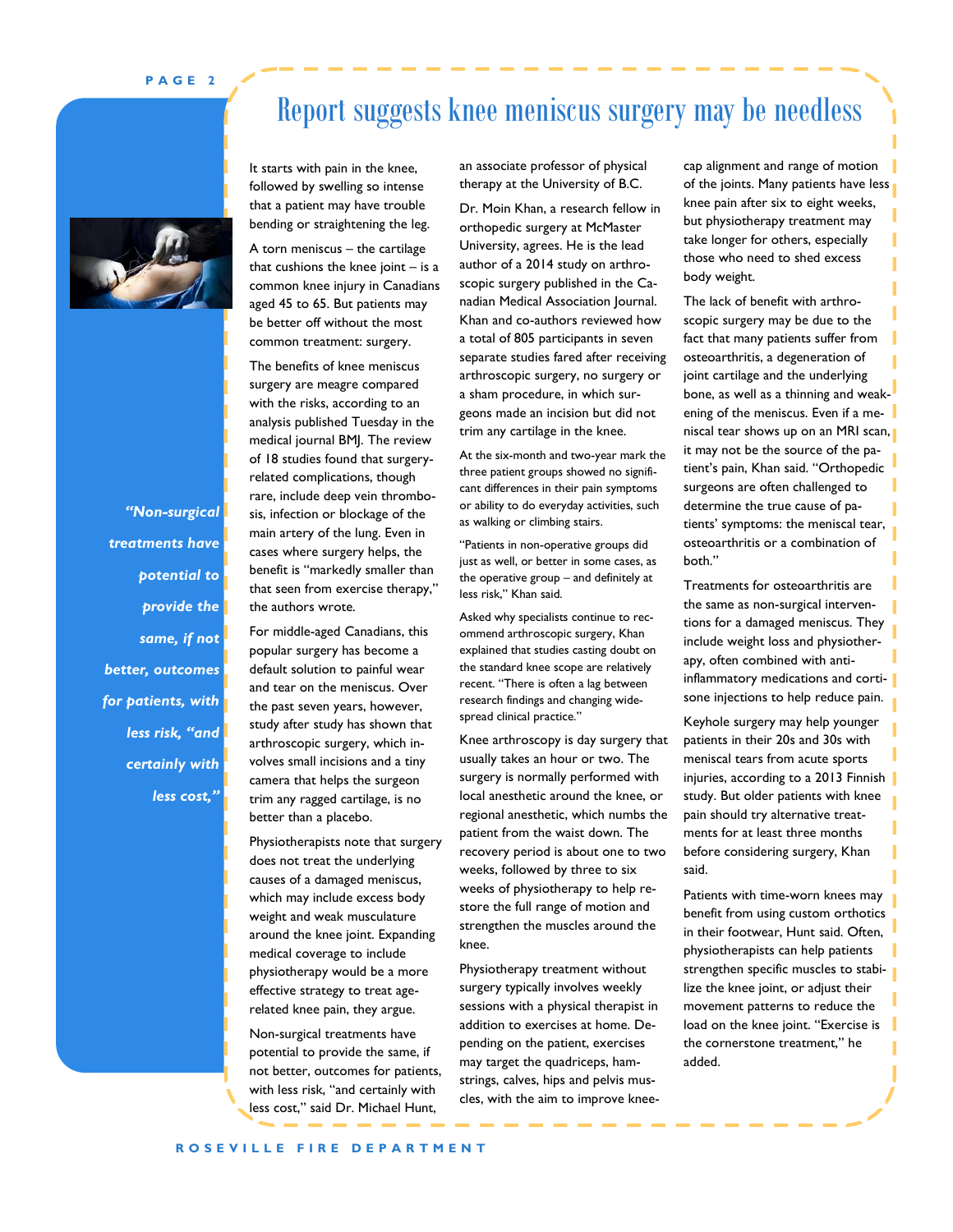## 15 things you didn't know about back pain continued….



#### **5 Bed rest is not helpful**

In the first few days after the initial injury, avoiding aggravating activities may help to relieve pain, similar to pain in any other part of the body, such as a sprained ankle. However, there is very strong evidence that keeping active and returning to all usual activities gradually, including work and hobbies, is important in aiding recovery.

In contrast, prolonged bed rest is unhelpful, and is associated with higher levels of pain, greater disability, poorer recovery and longer absence from work. In fact, it appears that the longer a person stays in bed because of back pain, the worse the pain becomes.

#### **6 More back pain does not mean more back damage**

This may seem strange, but we now know that more pain does not always mean more damage. Ultimately, two individuals with the same injury can feel different amounts of pain. The degree of pain felt can vary according to a number of factors, including the situation in which the pain occurs, previous pain experiences, your mood, fears, fitness, stress levels and coping style. For example, an athlete or soldier may not experience much pain after injury until later when they are in a less intense environment.

Furthermore, our nervous system has the ability to regulate how much pain a person feels at any

given time. If a person has back pain it might be that their nervous system has become hypersensitive and is causing the person to experience pain, even though the initial strain or sprain has healed.

This can mean the person feels more pain when they move or try to do something, even though they are not damaging their spine.

Once people with back pain can distinguish between the 'hurt' they are feeling from any concerns about 'harm' being done to their back, it is easier to participate in treatment.

#### **7 Surgery is rarely needed**

Only a tiny proportion of people with back pain require surgery. Most people with back pain can manage it by staying active, developing a better understanding about what pain means, and identifying the factors which are involved in their pain.

This should help them continue their usual daily tasks, without having to resort to surgery.

On average, the results for spinal surgery are no better in the medium and long-term than nonsurgical interventions, such as exercise.

#### **8 Schoolbags are safe - worrying about schoolbags might not be**

Many people believe that children carrying a heavy schoolbag might cause back pain. However, research studies have not found this link, revealing no differences in schoolbag weight between those children who do and do not go on to develop back pain. However, if a child - or their parent - believes that their schoolbag is too heavy, the child IS more likely to develop back pain, highlighting the importance of fear in the development of back

#### pain.

Given concerns about inactivity and obesity in children, carrying a schoolbag may actually be a simple healthy way for children to get some exercise.

#### **9 The perfect sitting posture may not exist**

Should we all sit up straight? Contrary to popular belief, no specific static sitting posture has been shown to prevent or reduce back pain. Different sitting postures suit different people, with some people reporting more pain from sitting straight, others from slouching. So while slouching gets a bad press, there is no scientific evidence to support this. In fact, many people with back pain can adopt very rigid postures (eg sitting extremely upright) with little variation.

The ability to vary our posture, instead of maintaining the same posture, together with learning to move in a confident, relaxed and variable manner is important for people with back pain.

#### **10 Lifting and bending are safe**

People with back pain often believe that activities such as lifting, bending and twisting are dangerous and should be avoided. However, contrary to common belief, the research to date has not supported a consistent association between any of these factors and back pain.

Of course, a person can strain their back if they lift something awkwardly or lifting something that is heavier than they would usually lift. Similarly, if a person has back pain, these activities might be more sore than usual. This, however, does not mean that the activity is dangerous or should be avoided.

(continued on page 5)

*"On average, the results for spinal surgery are no better in the medium and long-term than non-surgical interventions, such as exercise."*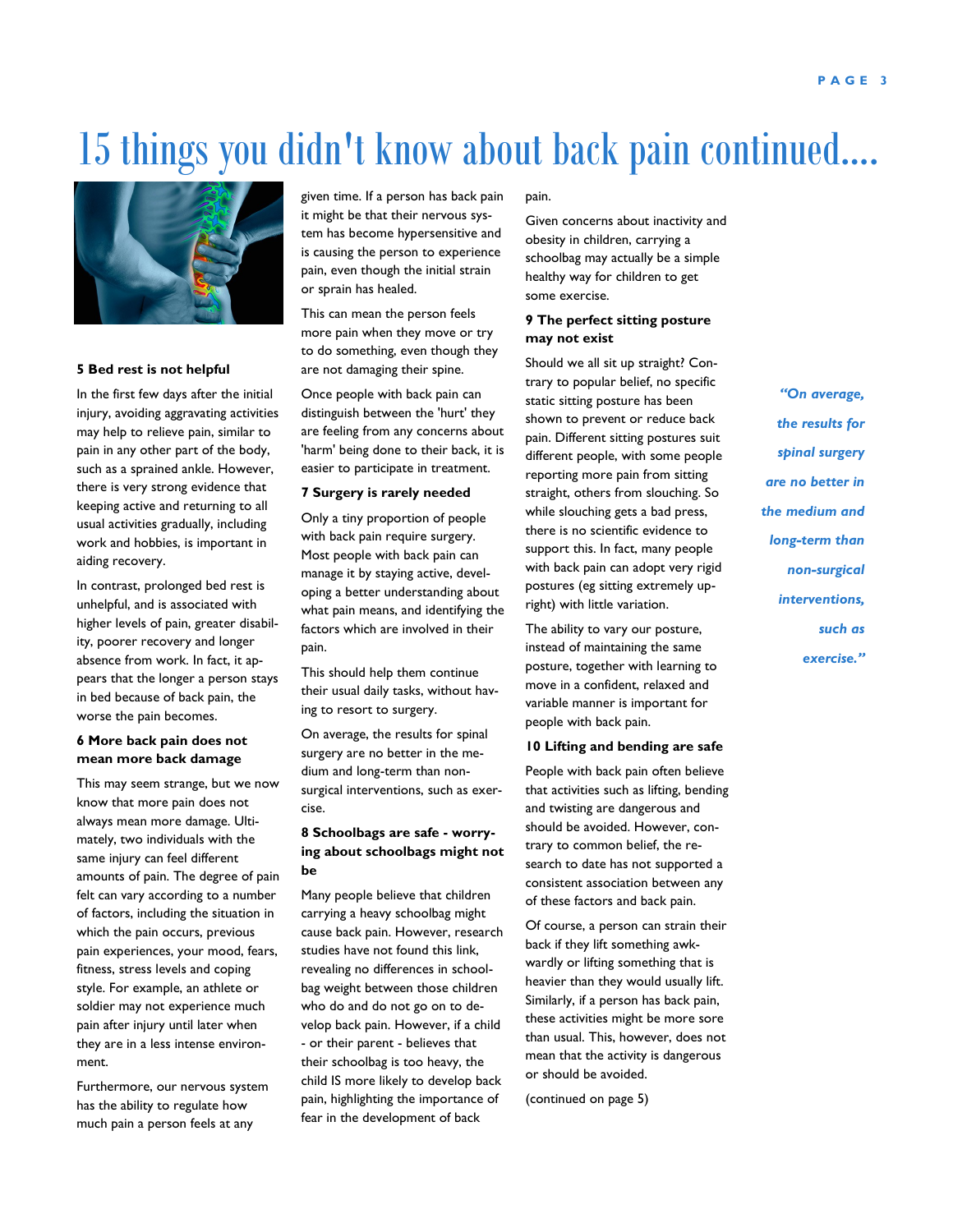#### **P A G E 4**



*"This study reminds us that the more muscle mass you have (versus fat mass), the higher your metabolism and the more calories you burn. "*



# Almonds for Your Heart

A handful of almonds a day keeps the cardiologist away? Eating almonds has been linked to heart health for many years. Health experts believe it's due to the poly and mono unsaturated fats and the antioxidant content. The powerhouse nuts also offer a good source of B vitamins, magnesium, manganese and vitamin E. We know that almonds are good for your heart, but have you ever wondered how exactly they protect it? New research sheds light on the mechanism behind these heart healthy nuts.

In a study conducted by scientists at Aston University, researchers put three groups of men on diets with 50g of almonds: healthy middle-aged men (50g almonds per day), healthy young men (50g almonds per day) and young men with two or more cardiovascular risk factors (50g almonds per day). They maintained this diet for four weeks and were compared to a control group of men who followed their normal diet. The researchers tested the participants' blood for alphatocopherol (a form of vitamin E) and cholesterol.

Before the study, the ratio of alpha-tocopherol and cholesterol in the blood was not significantly different between groups. After four weeks of the specified diets, however, the ratio was elevated for those who ate the almonds. The researchers determined that after eating the almonds daily for four weeks, not only was more alpha-tocopherol found in the blood, but the blood vessels also more easily expanded during blood flow, signifying an improved flowmediated dilation in all groups consuming the almonds. Systolic blood pressure was reduced in all test groups as well. The increased blood alphatocopherol along with the improved flow-mediated dilation leading to decreased systolic blood pressure may reduce risk for cardiovascular disease.

**Bottom Line:** Adding one to two ounces (a small handful) of almonds to your diet can help decrease risk factors for cardiovascular disease. This study also showed benefits at both young and older ages, as well as among men with cardiovascular risk factors. Add almonds, or other heart healthy nuts, to your diet by eating them in place of an unhealthy snack, adding them to your breakfast oatmeal, using them in place of croutons on a salad, or even adding them to brown rice at dinner.

### Weight Training for Belly Fat

Frustrated with stubborn belly fat? You're not alone. While you may be discouraged by the bulge, excess weight around the middle carries more concerns than just how your pants fit. Excess weight in your abdomen is associated with metabolic conflicts as well as other health problems like type 2 diabetes and cardiovascular disease. But don't fret -- a new study published by the Harvard School of Public Health demonstrates that exercise can help reduce belly fat and the risks associated with it.

In this study, 10,500 healthy men over the age of 40 reported their physical activity, waist circumference and body weight in 1996 (before the study) and in 2008 (when the study ended), as well as periods in between. The researchers then analyzed the activity levels over the 12 years to determine any changes. They found that those who increased the amount of time they spent weight training by 20 minutes, had less gain in the size of their waist when compared to those participating in moderate-vigorous aerobic exercise. The most optimal results were seen in those who incorporated the 20 minutes of weight training a day to their normal exercise, including aerobic exercise. Not surprisingly, those

who spent more time doing sedentary activities such as watching television saw growth in their waistlines.

Bottom Line: Abdominal weight may seem tough to get rid of, but incorporating weight training into your daily exercise routine can help. This isn't just doing crunches on a mat! Do resistance exercises (body weight exercises like pushups count.) that target all major muscle groups. This study reminds us that the more muscle mass you have (versus fat mass), the higher your metabolism and the more calories you burn. Split your time between the treadmill and the free weight section instead of dedicating your whole workout to cardio exercise!